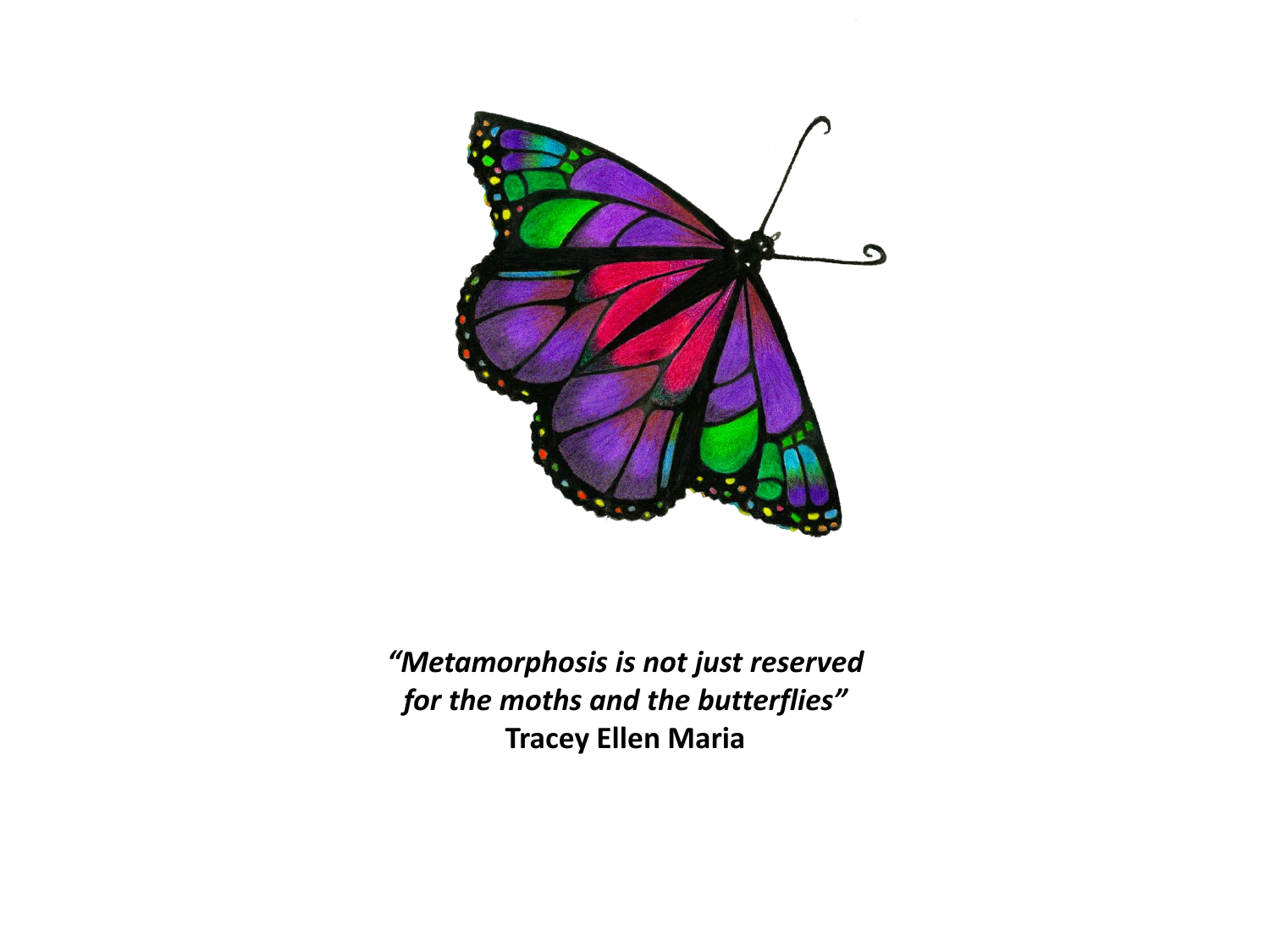





**Hello everyone, my name is Tracey McCann and I am a bestselling author, public speaker, life coach and disabled advocate. .**

**I am both honoured and privileged to be here talking to you all today.**

**Firstly, I would like to give you a bit of background on myself, and how I came to be the person standing in front of you all.**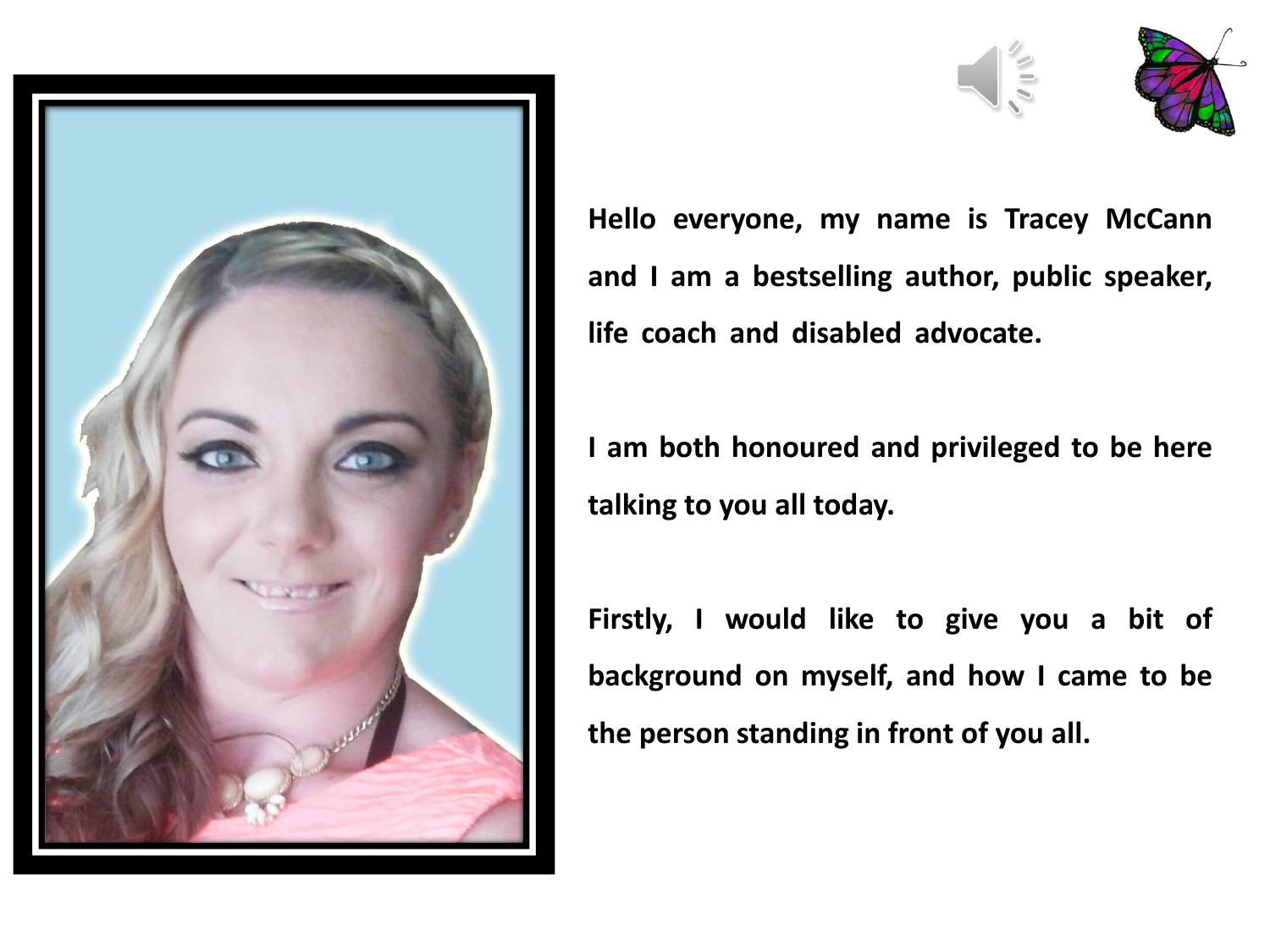





**When I was 8 years old, I was struck with a sudden and life changing disability known as Rapid Onset Muscular Dystonia. In more or less a few days, I went from being an able bodied child, to a child locked in an extremely painful and constant spasm, unable to communicate.**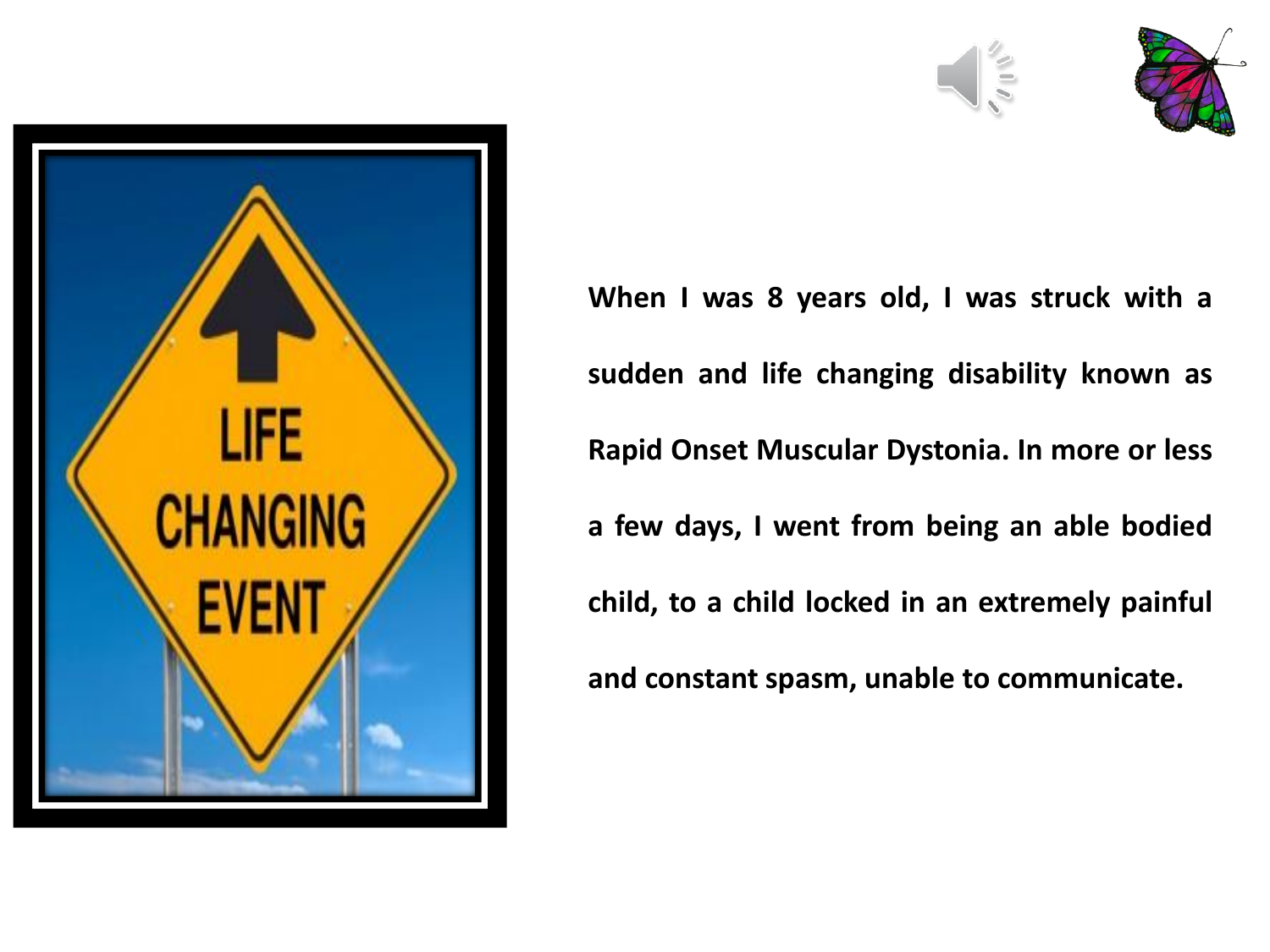



**Now, years later, I am here in front of you all, not talking, but still communicating my message. How it is that I am doing should be fairly obvious to anyone familiar with assistive technology, and what it can enable us all to do. We all have within us the ability to do whatever it is that we want to do, some of us however have limitations, be it physical or intellectual. However, the current assistive technology available to us all, can remove those limitations, be it fully, or at the very least, lessen how restricted we may find ourselves.**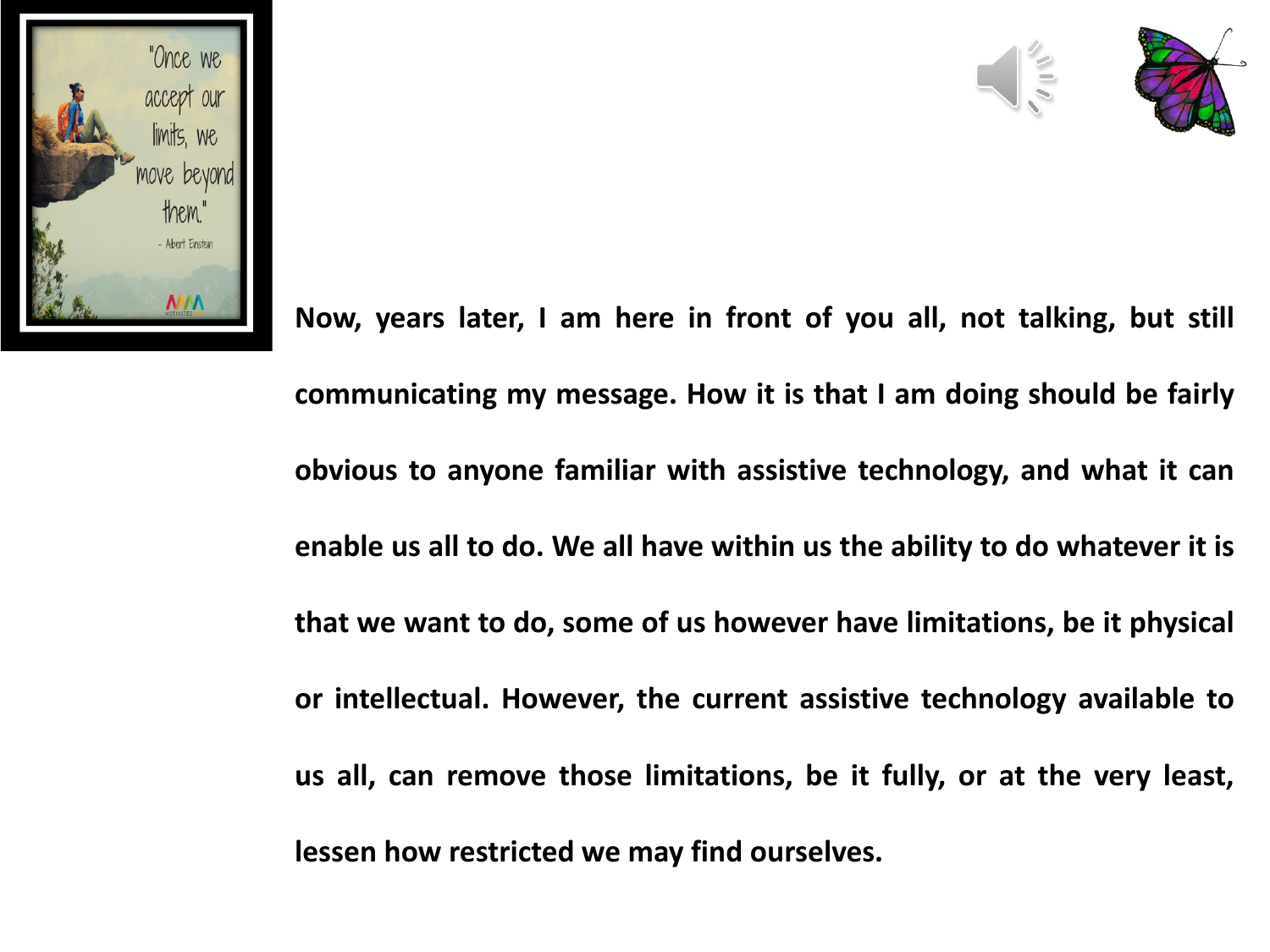



**The assistive technology that I have used over the years, like myself, has evolved. All those years ago when I first get diagnosed with Dystonia I was using a touch talker to communicate. This was a big and heavy device that I carried around my neck, which I found very awkward to use.**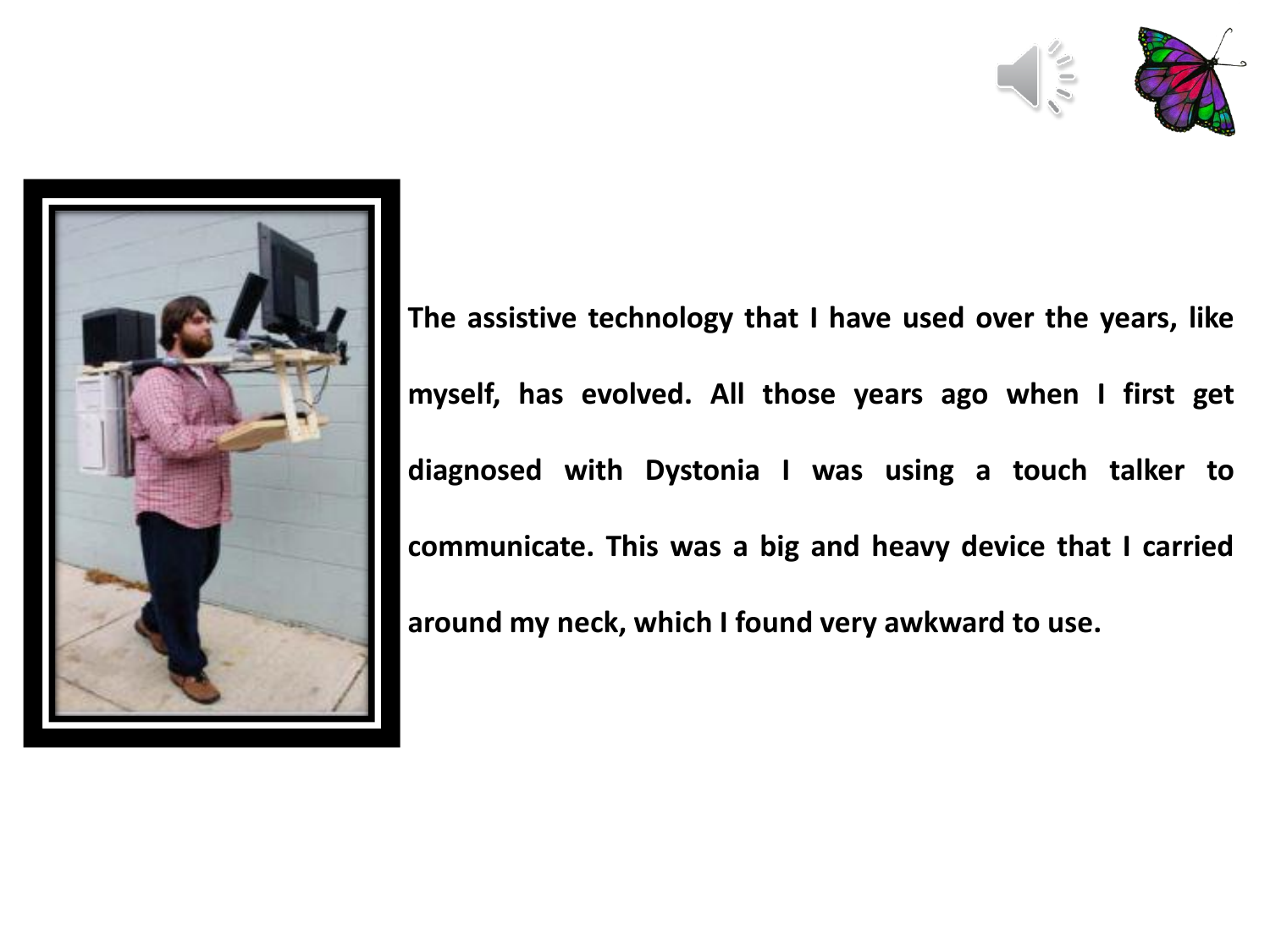



**Then, a number of years into my teens, I was given a little handheld digital organiser that could speak on my behalf. I used this device for a number of years.**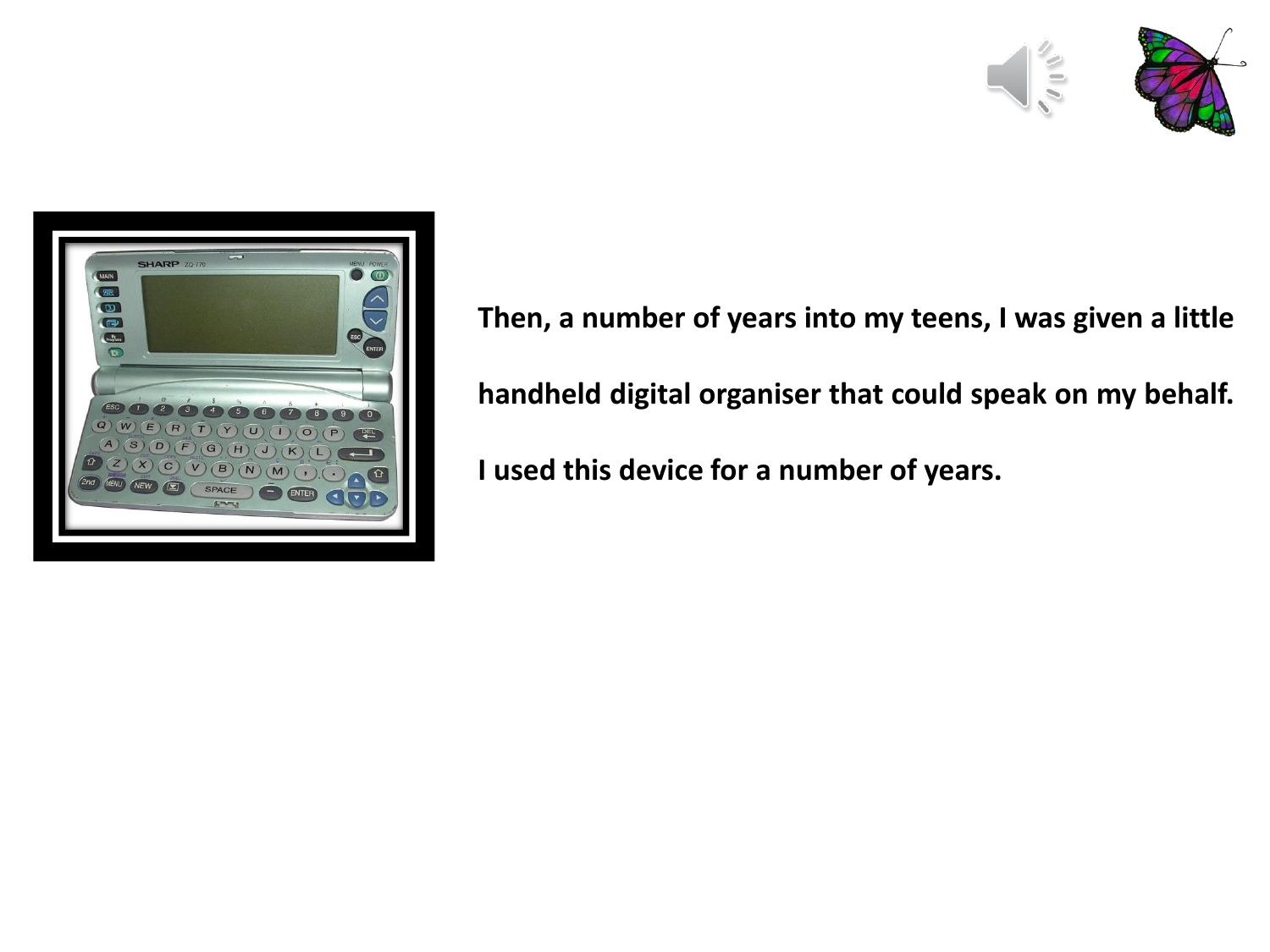



**Then the creation of the smartphone enabled me to access great tools. I discovered a number of apps that I could download to my mobile, which would communicate for me. I found at times however that people still were not listening to me, and it was still not enough for me. I had a story and a message burning**

**inside me that I wanted to get out.**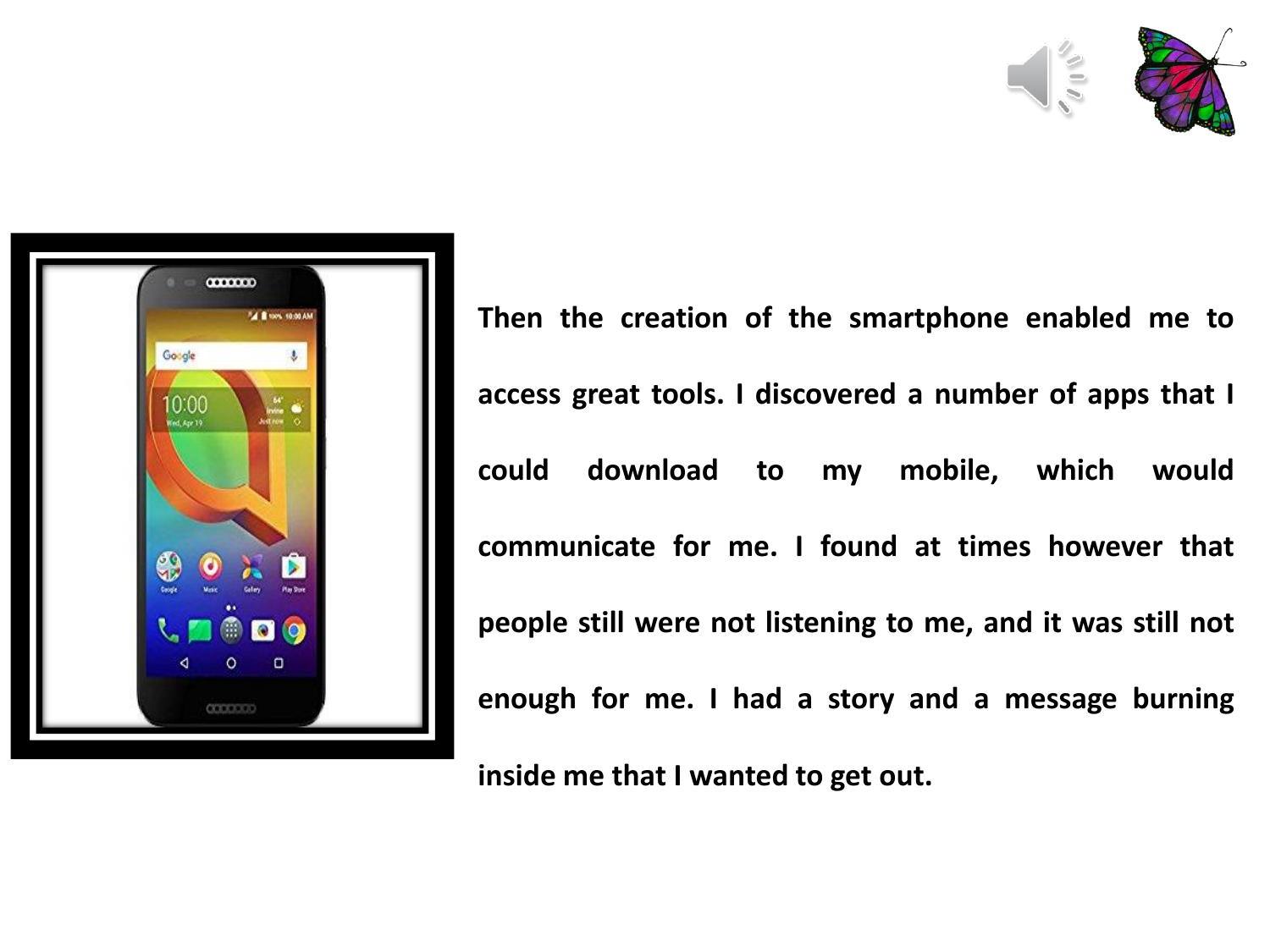



I began writing my book. It took me 2 and a half years to put it together as I had to **type 1 letter at a time, with one finger. I am now a public speaker and use different apps on my phone, and laptop, to shout out my message to the world. This technological boom that we are seeing in the world today is great for everybody, disabled or not, but as a person with a disability, given my story of the constant struggle I underwent trying to communicate, I can 100% relate to the following quote, and I am certain some of you here will too…**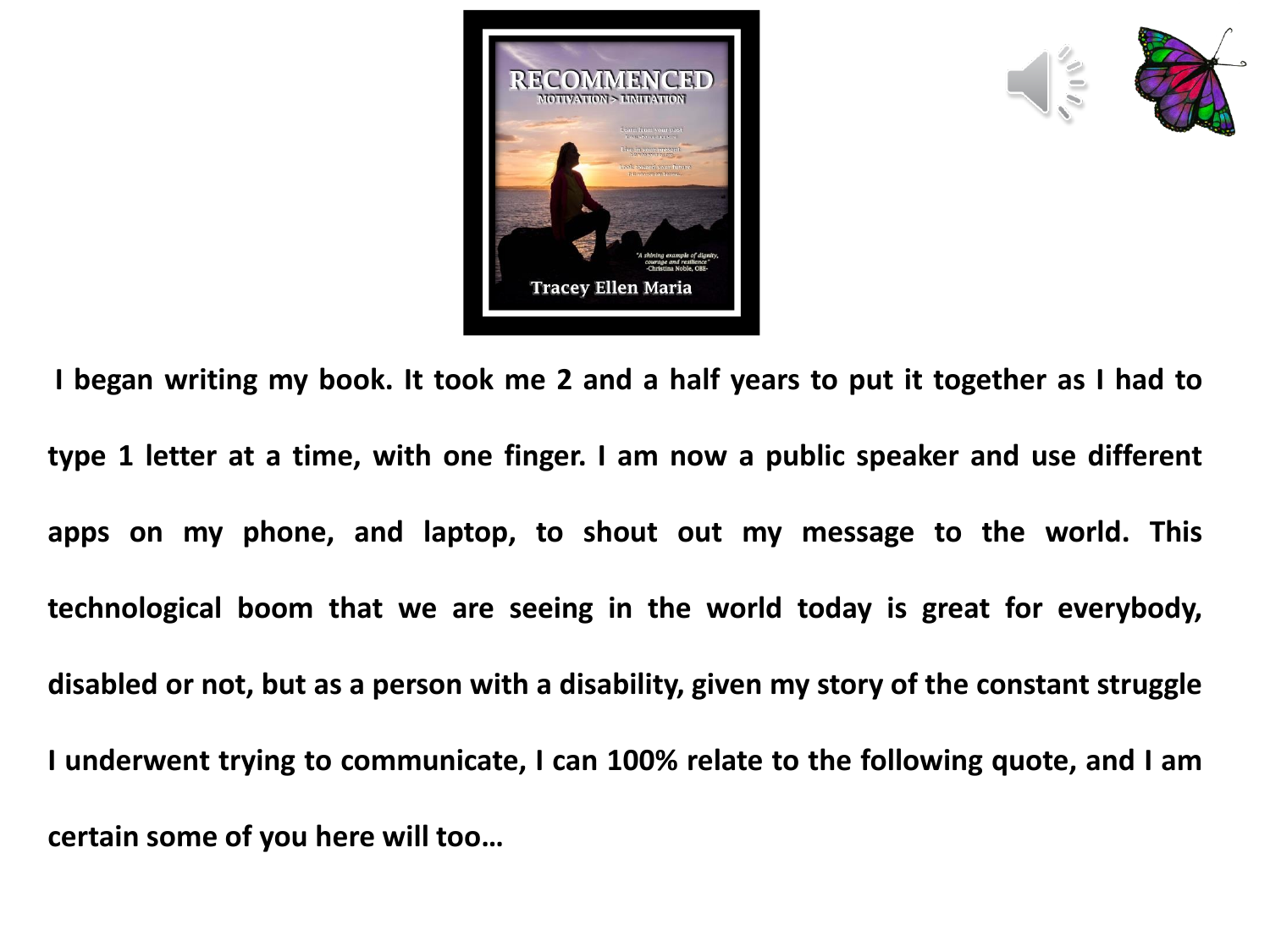



**"For people without disabilities, technology makes things easier.** 

**For people with disabilities, technology makes things possible"**